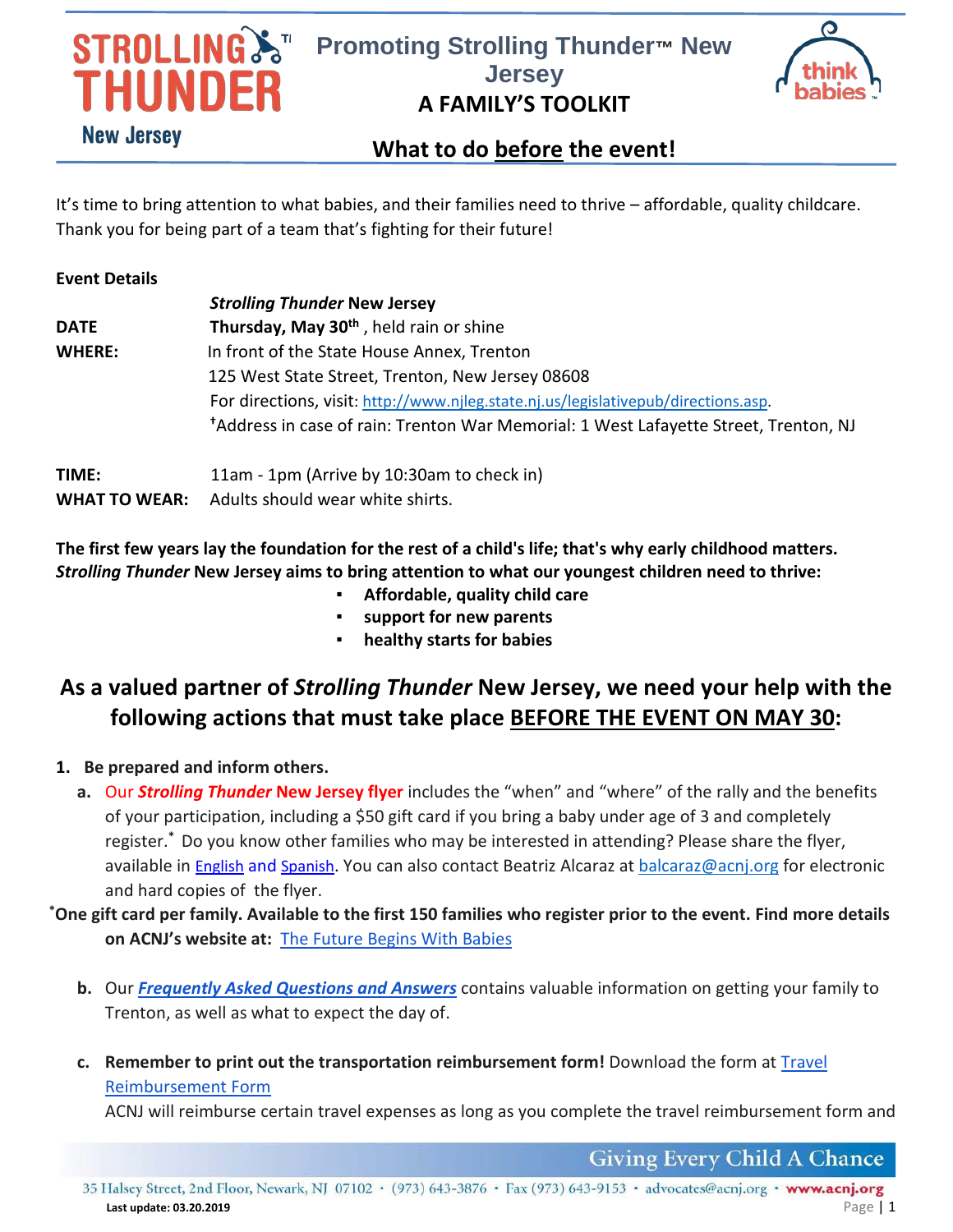

## **Promoting Strolling Thunder™ New Jersey A FAMILY'S TOOLKIT**



#### **What to do before the event!**

return it, along with any necessary receipts, **no later than June 17th**.

- **d. There is a chance that media and reporters will want to talk to you at this event.** You can speak, or decline, as you wish. Get to know more about the rally. [The Future Begins With Babies](https://acnj.org/issues/early-learning/birth-to-three/get-involved/)
- **e. View last year's rally on our website at: https://youtu.be/uyOjiFJWYrQ**
- **f. Make sure you are registered!** ACNJ needs an accurate count of the number of people participating and we want everyone to register **AS SOON AS POSSIBLE**. The first 150 families who completely register AND bring a child under the age of 3 will receive a \$50 gift card! Please visit The Future Begins With **[Babies](https://acnj.org/issues/early-learning/birth-to-three/)** to register.
- **2. Have fun preparing for the event!** Come to Trenton with decorations and signs in support of babies and families. Some groups are hosting "poster parties" to make those signs and decorate strollers. This is your chance to tell state leaders what families need in order for babies to thrive. Need help figuring out what to write? How about:
	- **Child care is everyone's business!**
	- **There are no do-overs in childhood!**
	- **It's time to think babies!**

**But remember, PLEASE, no sticks or poles on these signs—they will not be allowed!** 

- **3. Be part of the** *Strolling Thunder* **New Jersey Social Media Team!** You and your family have the chance to not only be advocates in person – you can also make your voice heard through your social media channels, including Facebook, Twitter and Instagram. We will be using the hashtags #StrollingThunderNJ and #ThinkBabies before, during and after the event. Please share these hashtags with everyone! Here are some tips for effective social media promotion:
	- Use your social networks to promote the event.
	- If you are part of a "poster party," or any event that shows how you are getting ready for the event, please take pictures and use them on your social media outlets!
	- Don't forget to tag ACNJ at @acnjforkids, Governor Phil Murphy at @GovMurphy, #StrollingThunderNJ, #ThinkBabies, #NJLeg and your legislator to get everyone to Think Babies.
- **4. Take your voice to Twitter:** We have some sample tweets that can be used immediately! Please start using them before, during and after the event:
	- **●** We're excited to join families from across NJ & @acnjforkids in Trenton on May 30 for #StrollingThunderNJ to tell @GovMurphy and #NJLeg to #ThinkBabies. Join us by registering at [acnj.org.](https://acnj.org/issues/early-learning/birth-to-three/strolling-thunder-new-jersey-2019/)